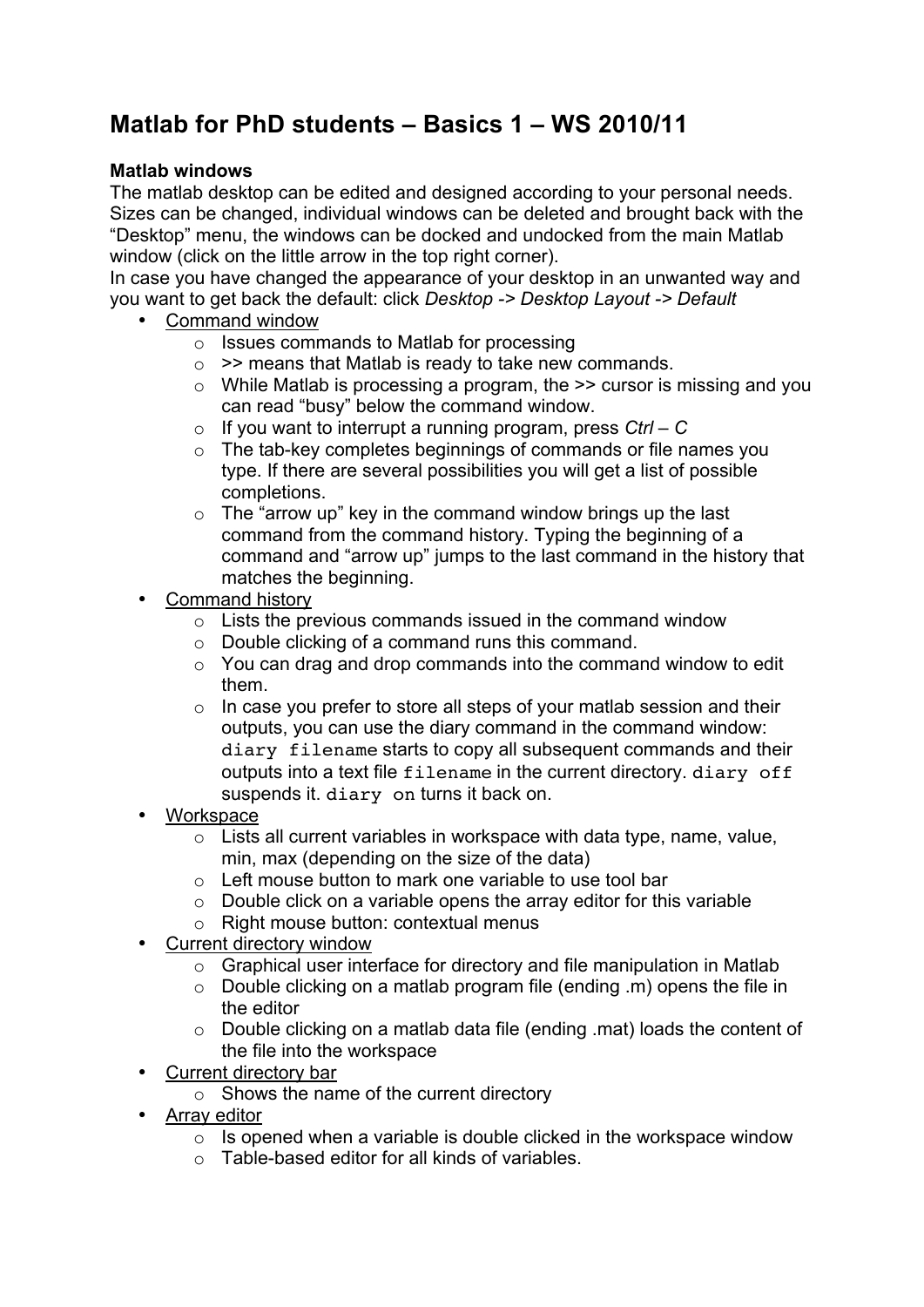- o Values can be seen and changed by typing into the editor. (CAREFUL! In contrast to data stored in files or generated with a matlab program, data that is typed in cannot be reproduced, unless you save it in a file.)
- **Figures** 
	- o Figures are usually not docked to the Matlab-window
	- $\circ$  If no figure is open, every plot command will open a figure window (see below)
- Help
	- o Very convenient html-based help tool (see below)
	- o Standard: not docked to matlab window
- **Editor** 
	- $\circ$  Tool to write and edit matlab programs
	- $\circ$  If the file edited ends with .m the editor automatically uses highlighting shifting to the appropriate level
	- $\circ$  The editor is at the same time the debugger (will be discussed in detail in the second part of the course)
- Profiler
	- $\circ$  Tool to check the performance of your program and to get suggestions for speeding up (will be discussed in detail in the second part of the course)

# **Ways to get help**

Unfortunately, I do not know a good book about Matlab that covers the newest Matlab version. But the Matlab help is really good (maybe the best reason to buy Matlab instead of using a free Software) and always up-to-date.

• Help browser

Html based browser to search and view documentation and demonstration for Matlab. If you install toolboxes the toolbox help is automatically installed as well. The material available in the help browser can be accessed via

- o Contents: Sorted like a book to learn about Matlab
- o Index: Alphabetic list of all Matlab functions
- o Search results: Look for keywords or function names and get a list of pages on which the keywords are present.
- o Demos: Videos, m-files and GUIs for several examples of different topics (all program code is visible)

The available material e.g. in the contents menu is grouped into different categories:

- o Getting started (green dot): Explanation of several programming concepts (at least as good as a Matlab book)
- o User guides (blue pages): More advanced text explanations for several programming concepts
- o Examples (yellow light bulb): Very helpful examples how to use Matlab syntax and several programming concepts
- o Reference pages for each function (orange pages): Syntax, description, examples, and other information for that function. Each reference page includes links to related functions and additional information.
- o Release notes (white paper): Mentions changes between Matlab versions, known and fixed bugs etc.
- o Printable documentation (pdf symbol): Most content of the Matlab help is also available in pdf format for printing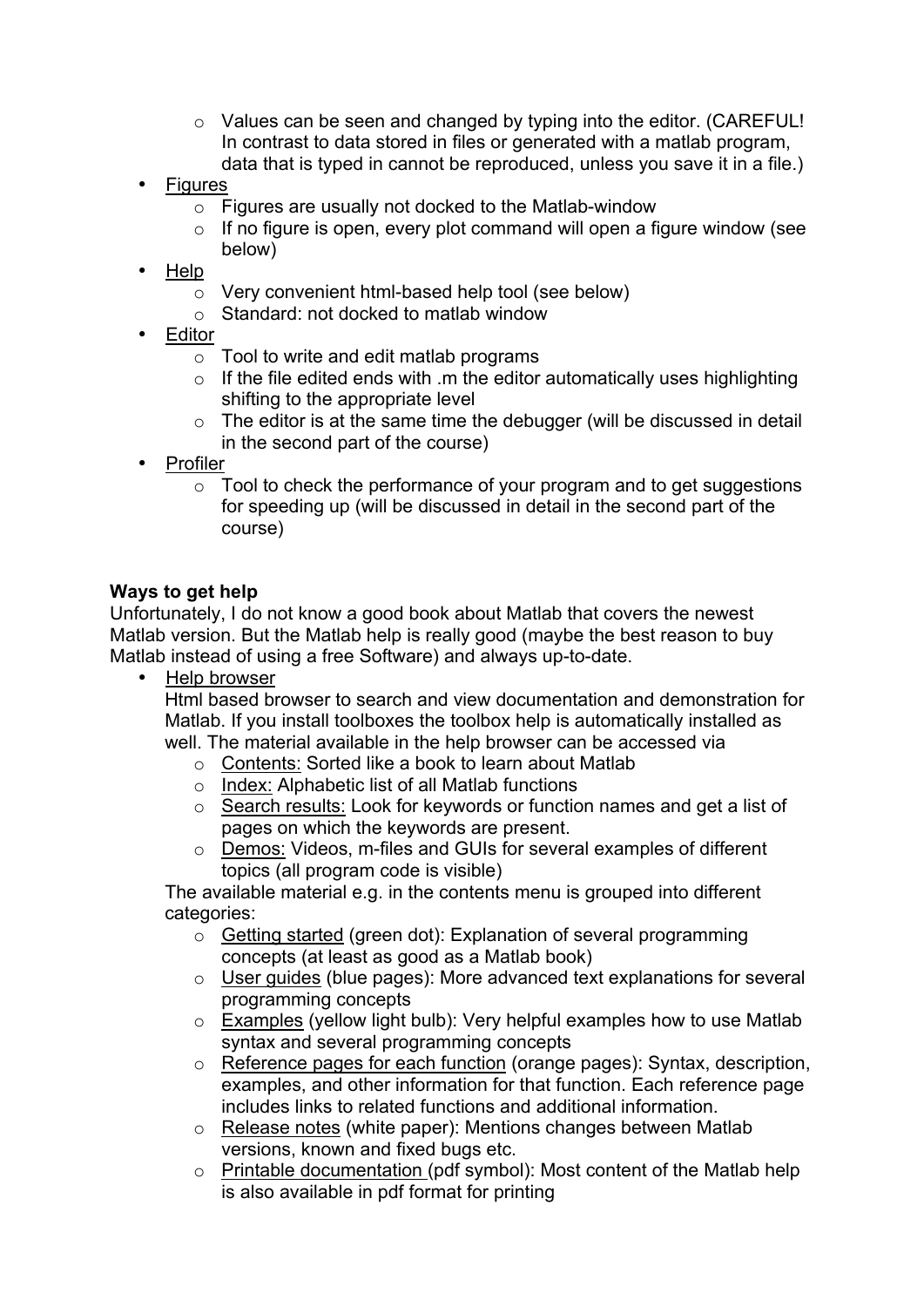- Command window
	- o help plot displays the help text (first comment in the program file) for the command plot in the command window. This works for build-in functions, toolboxes and self-made programs – if you know the correct name of the command. Particularly useful if you want to look up input or output arguments.
	- o type command displays the full text of a program file. This does not work for some built-in functions, but many functions provided by Matlab and its toolboxes can be read. You also need to know the correct name. Particularly useful to get inspiration for your own programs or to check if a program really does what you think it does
	- o lookfor keyword gives you a list of function names in which the keyword is included in the help text. Particularly useful to look up the right name of a command
- Internet resources
	- o Mathworks home page: http://www.mathworks.com
	- o Matlab newsgroup FAQ: http://matlab.wikia.com/wiki/FAQ
	- o Mastering Matlab7 website http://www.eece.maine.edu/mm

# **Variables**

Variables are used to store values in the workspace. Each variable has an unambiguous name, which can be used to refer to the value(s) stored in the variable.

- Variable definition:
	- o Variable consist of a name and a value (or in a vector or a matrix several values). They are defined e.g. by a=4 (always in the order name=value)
	- $\circ$  When no variable name is given for a calculation (e.g. when you just type in 8\*7.7), Matlab stores the result in the variable ans. This variable will be overwritten next time a calculation without output name is performed.

# • Pre-defined constants

Matlab has stored values for the following mathematical constants. However, their values can be overwritten! It is good style not to use these names for your selfdefined variables.

| pi             | % Ratio of circle's circumference to its   |
|----------------|--------------------------------------------|
|                | % diameter                                 |
| i              | % Imaginary unit                           |
| j.             | % Imaginary unit                           |
| Inf            | % Infinity                                 |
| NaN            | % Not-a-Number                             |
| intmax         | % Largest value of specified integer type  |
| intmin         | % Smallest value of specified integer type |
| eps            | % Floating-point relative accuracy         |
| realmax        | % Largest positive floating-point number   |
| realmin        | % Smallest positive floating-point number  |
| $\overline{1}$ |                                            |

#### • Variable names

o Up to 63 characters

- o Consisting of letters, digits and underscores
- $\circ$  Variable names have to start with letters
- $\circ$  Variable names are case sensitive (A and a are different variables)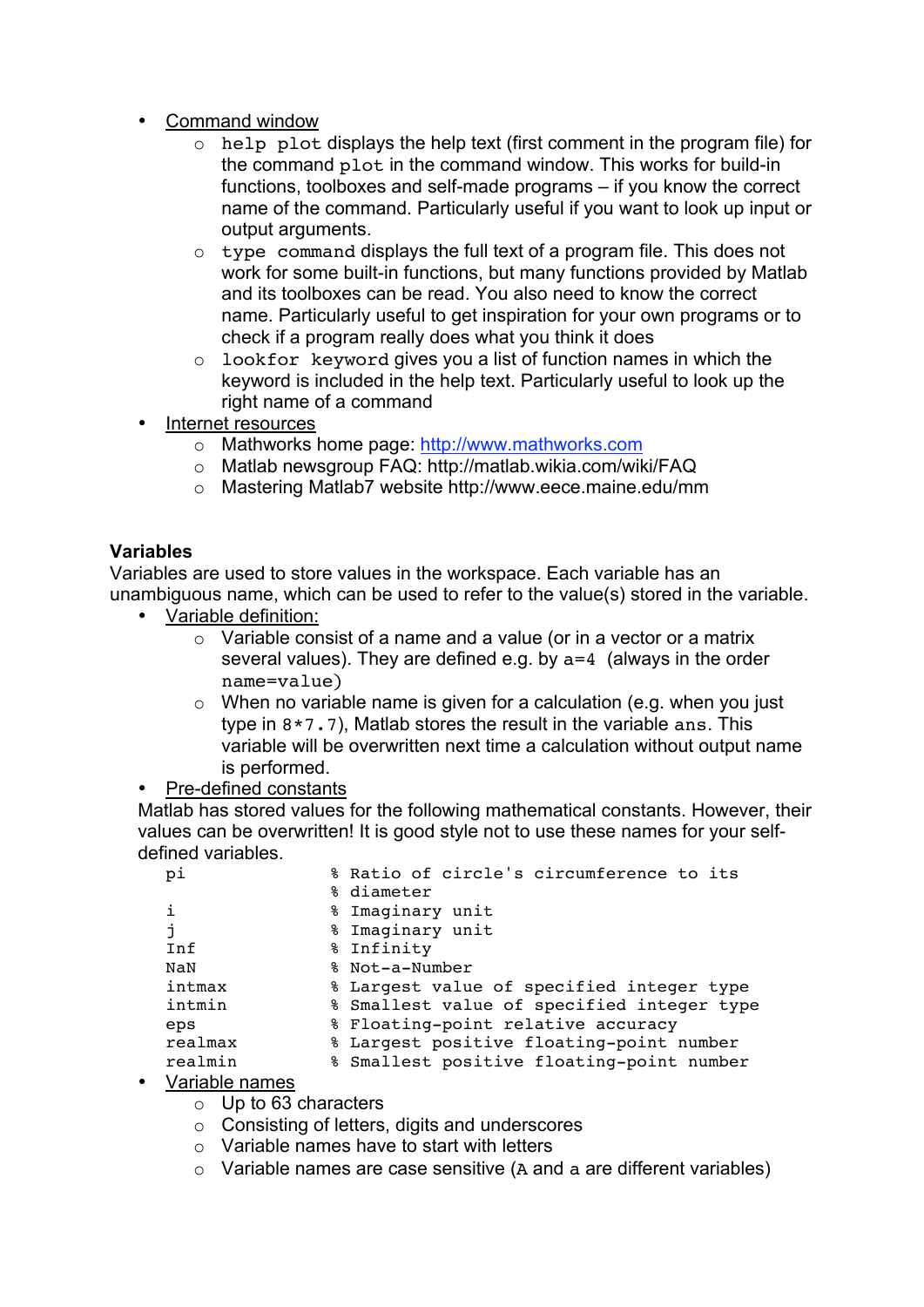- $\circ$  Reserved words which cannot be used as variable names are for, end, if, while, function, return, elseif, case, otherwise, switch, continue, else, try, catch, global, persistent, break
- o Special variables defined by matlab are ans, beep, nargin, nargout, varargin, varargout, bitmax, and the names of the pre-defined constants (see above).
- o However, it is possible to use these names or the names of functions or scripts as variable names. The new variable definition will overwrite the old one in the current workspace! So if strange things happen the reason may be the unfortunate choice of a variable name. Use the clear command to get the old definition back.
- **Workspace** 
	- o The currently available variables can be seen in the workspace window.
	- o As soon as a variable is defined, it is available in the workspace and can be addressed by its name (for example typing a in the command window returns its value 4 if the variable a has been defined before as a=4 as above).
	- $\circ$  When a variable is present in the workspace and a variable with the same name is set to a new value, the old value will be overwritten.
	- $\circ$  The clear command removes variable from the workspace, freeing up system memory

| clear x     |  |  | % removes variable x from workspace           |
|-------------|--|--|-----------------------------------------------|
| clear x y z |  |  | % removes variables x, y and z from workspace |
| clear       |  |  | % removes all variables from workspace        |

# **Some syntax basics**

- Decimal numbers
	- o Since Matlab is an American program, decimal numbers are separated by . not by ,  $(e.q. u=8.786)$
- Separator symbols
	- $\circ$  Within command lines, blanks are usually ignored (you can write  $a=9$  or  $a = 9$ )
	- o In vectors and matrices, rows are separated by ; columns are separated by blank or by, (e.g.  $M=[1 \ 0; \ 7 \ 8]$  is the same as  $M=[1,0;7,8]$
	- o You can combine several commands in one line if they are separated by ; or by ,
- If a line is inconveniently long, you can continue in the next line after using ... to indicate the continuation (only possible between variable names and operators, but not within names).
- Command window output
	- $\overline{\circ}$  By default, results of all commands are written in the command window. To suppress them, a command line has to end with *;*

#### **Error messages**

- Errors
	- $\circ$  Errors stop the execution of a program at the line in which they occur.
	- o Error message are written in red and produce a sound.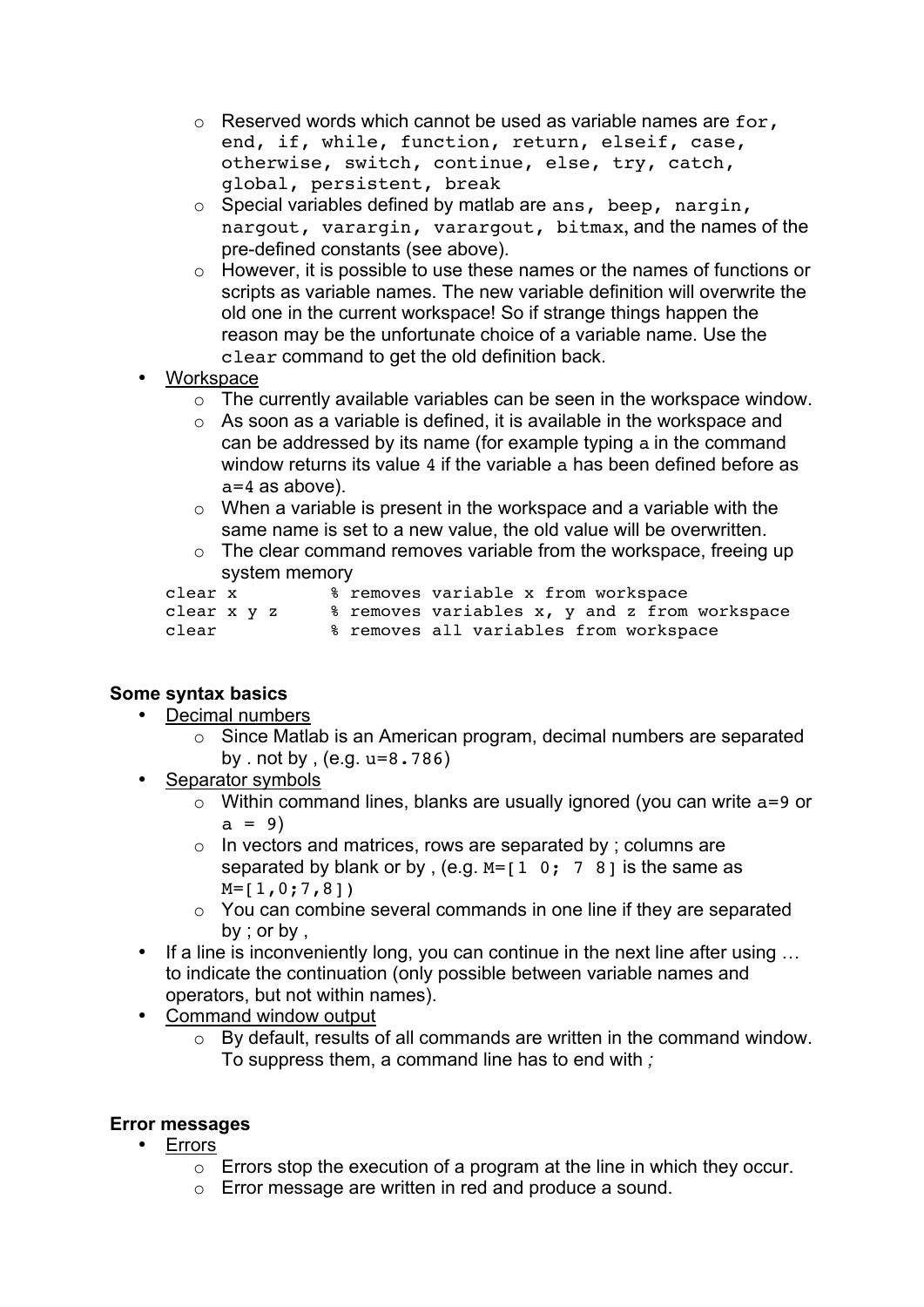- o Error messages often occur because of syntax errors (e.g. unbalanced brackets) and typographic errors (e.g. misspelled variable names)
- o Errors often occur when the usage of a command does not match command's specification (e.g. not enough input arguments).
- o The text of the error message gives you information about the source of the error. There are several different specific error messages.
- Warnings
	- o Warnings inform the user about potentially unwanted effects of a command.
	- o Warnings are written in black.
	- o Warnings do not stop the execution of a program.

## **Vectors and Matrices**

In Matlab, data is generally stored in matrices. Matlab is optimized to perform calculations on matrices in a fast and efficient way.

The following commands are also demonstrated in the script

vectors and matrices.m (download from the course homepage).

- General nomenclature
	- o A single number is also called a scalar.
	- o A vector consists of elements (numbers), which are arranged linearly.
	- $\circ$  The vector can either be a row vector (numbers are written horizontally) or a column vector (numbers are written below each other).
	- $\circ$  The position of an element in a vector is given by its index, e.g. in vector  $v=$ [8 0 77 5] the element with value 0 has the index 2.
	- o A two-dimensional matrix with n rows and m columns is called a n-by-m matrix
	- $\circ$  In a matrix, two indices specify the position of an element by giving first the row and then the column index.
	- $\circ$  A matrix can have more than two dimensions.
	- $\circ$  In a square matrix (dimensions n-by-n) the diagonal consists of all elements, in which row and column index are equal.
	- Generation of vectors and matrices in Matlab
		- o Matrices and vectors are generated in Matlab either by typing in the values of their elements, or by using specific functions.
		- o Square brackets [ ] generally generate vectors and matrices.
		- $\circ$  Columns in a vector or matrix can be separated either by a space or by a comma
		- $\circ$  Rows in a vector or matrix are separated by a semicolon.
		- $\circ$  The colon operator generates vectors by specifying startvalue:step:endvalue. If no step is given, startvalue:endvalue counts from startvalue to endvalue in steps of 1.
		- o Specific matrices filled with zeros, ones or random values can be generated with specific functions. These functions need two numbers as input arguments to specify the dimensions of the matrix, e.g. z=zeros(rownumber,columnnumber)
- s=7 % generates a variable s with scalar value % Dimensions of s are 1-by-1 vr=[7 -9 8.8] % generates a row-vector vr % (dimensions 1-by-3).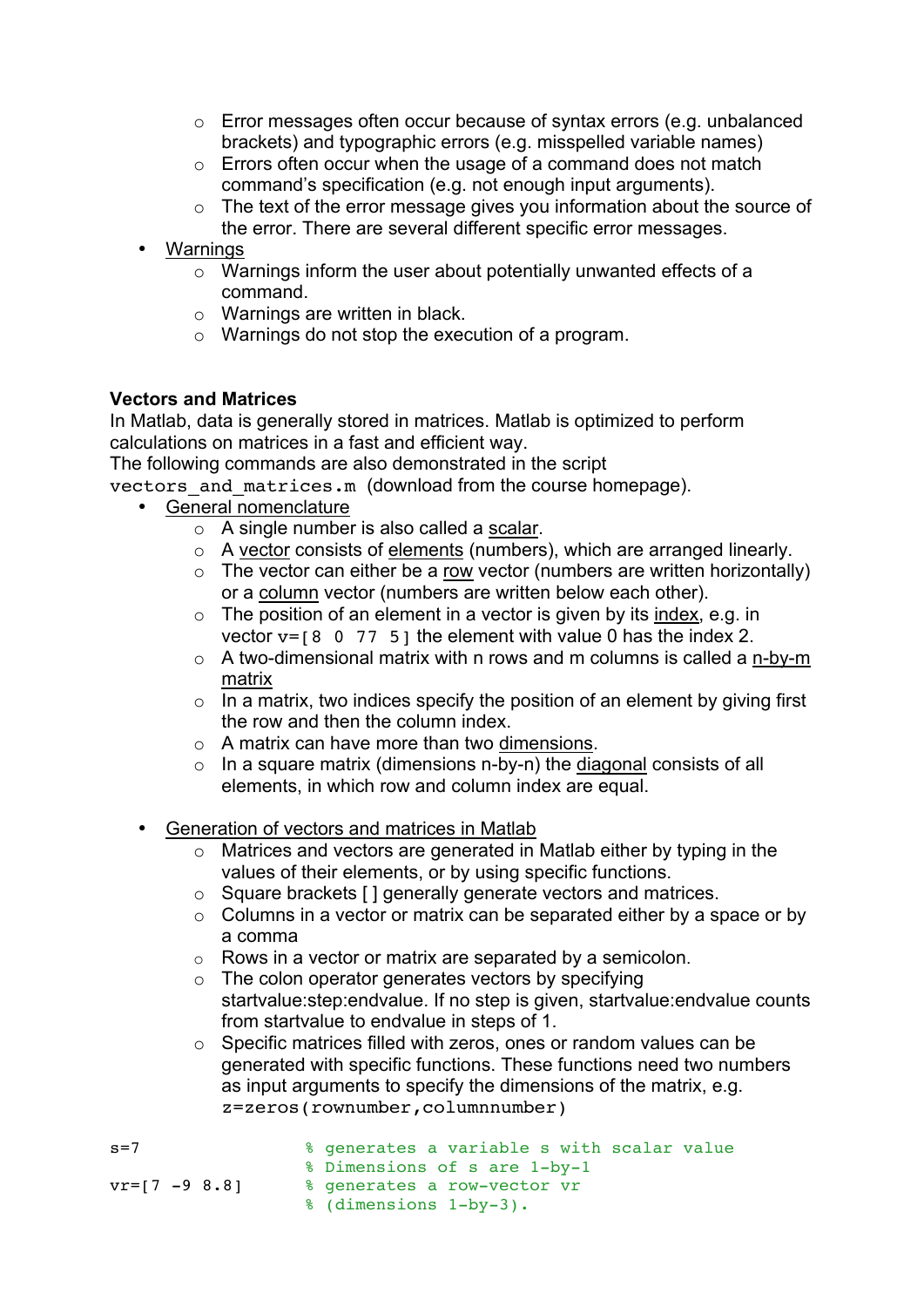| $vr2=[8,-55,9.7]$ | % also generates a 1-by 3 row-vector vr2                             |
|-------------------|----------------------------------------------------------------------|
| $vc=[0.5; -4; 0]$ | % generates a 3-by-1 column vector.                                  |
|                   | $M=[0 5; 0.1 7; -9 8.2]$ % generates a 3-by-2 matrix                 |
| $L=[]$            | % generates an empty variable L that can                             |
|                   | % later be filled with values                                        |
| $C = 1:7$         | % generates a vector with consecutive                                |
|                   | % numbers from 1 to 7 (C=[1 2 3 4 5 6 7])                            |
| $C2=0:3:10$       | % generates a vector with numbers from 0 to                          |
|                   | % 10 in steps of 3 (C2=[0 3 6 9])                                    |
| $C3=1:-0.1:0.6$   | % generates a vector with numbers from 1 to                          |
|                   | % 0.5 in steps of -0.1 (C3=[1 0.9 0.8 0.7 0.6])                      |
|                   | y=linspace(37,95,17)% generates a row vector y of 17 points linearly |
|                   | % spaced between and including 37 and 95.                            |
|                   | % (Can be used alternatively to : if you know the                    |
|                   | & number of elements rather than the difference                      |
|                   | % between the values.)                                               |
| $Z = zeros(7, 3)$ | % generates a 7-by-3 matrix with all elements 0                      |
| $O = ones(1, 5)$  | % generates a 1-by-5 vector with all elements 1                      |
| $R1 = rand(4, 2)$ | % generates a 4-by-2 matrix with random                              |
|                   | % elements, values are uniformly distributed                         |
|                   | % between 0 and 1                                                    |
| $R2 = randn(4,2)$ | % generates a 4-by-2 matrix with random                              |
|                   | % elements, values are normally distributed                          |
|                   | % with mean 0 and standard deviation 1                               |
| $p$ =randperm(7)  | % generates a vector with all numbers from 1 to                      |
|                   | % 7 in random order.                                                 |

• Indexing in Matlab

You need indexing to address specific elements of a vector or a matrix to either read their values (e.g. to copy them to a new variable) or to change their values in the matrix or vector.

| $ell=vr2(2)$        | % assigns the second element of vector vr2 to     |
|---------------------|---------------------------------------------------|
|                     | % the variable ell (for $vr2=[8,-55,9.7]$ you get |
|                     | $\text{ell} = -55$ )                              |
| $vr2(1)=0$          | % assigns the value 0 to the first element of     |
|                     | % vector vr2 (vr2=[8,-55,9.7] changes to          |
|                     | $\sqrt{2}$ vr2=[0, -55, 9.7])                     |
| $e12=M(2,1)$        | % assigns the element in the second row and       |
|                     | % first column of matrix M to the variable el2    |
|                     | % (for M=[0 5; 0.1 7; -9 8.2] you get el2=0.1)    |
| $M(3, 2) = 66$      | % assigns the value 66 to the element in row 3    |
|                     | % and column 2 of Matrix M.                       |
|                     | % (M=[0 5; 0.1 7; -9 8.2] changes to              |
|                     | $\text{\%}$ M=[0 5; 0.1 7; -9 66])                |
| $e13=M(4)$          | % Matrices can also be indexed linearly with      |
|                     | % only one index! Elements are counted            |
|                     | % column-wise, continuing after all elements of   |
|                     | % the first column with the first element of the  |
|                     | % second column                                   |
|                     | % (for M=[0 5; 0.1 7; -9 66] you get el3=5)       |
| $l=C$ (end)         | % end is the position of the last element in a    |
|                     | % vector or matrix. (for C=[1 2 3 4 5 6 7] 1=7)   |
| $Cpart = C3([2,5])$ | % Vectors can be used for indexing of several     |
|                     | % elements of a vector or matrix. (For            |
|                     | % C3=[1 0.9 0.8 0.7 0.6] you get Cpart=[0.9 0.6]) |
| $C3([2,5])=[7,9]$   | % Vectors used for indexing and replacing         |
|                     | % several elements. (For C3=[1 0.9 0.8 0.7 0.6]   |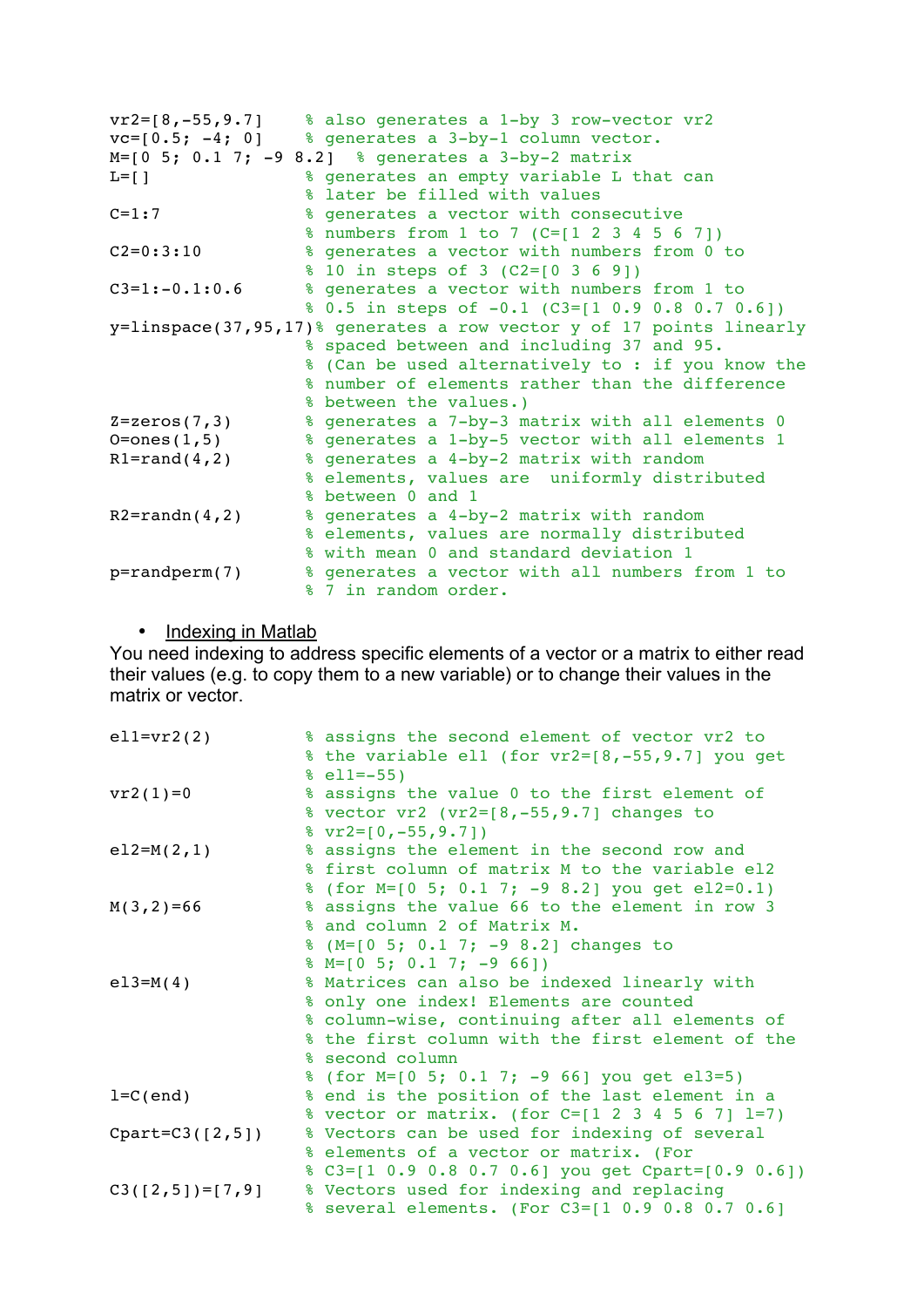|                  | % you get C3=[1 7 0.8 0.7 9])                                 |
|------------------|---------------------------------------------------------------|
| $Cshort=C(4:6)$  | % You can also use the : to generate a vector of              |
|                  | % indices.                                                    |
| $C(1:3)=0$       | % a scalar value after the = replaces all indexed             |
|                  | % elements with this value (C=[1 2 3 4 5 6 7]                 |
|                  | % becomes C=[0 0 0 4 5 6 7])                                  |
|                  | last4=M(end-3:end) % end can also be used to generate vectors |
|                  | % of indices. (For M=[0 5; 0.1 7; -9 66] you get              |
|                  | $\text{\$}$ last4=[-9 5 7 66])                                |
| $column1=M(:,1)$ | % the: alone means that the entire dimension is               |
|                  | % taken. Here, all elements of the first column               |
|                  | % of matrix M are copied into the column vector               |
|                  | $\frac{2}{2}$ column1                                         |
| long $vec=M(:)$  | % a single : applied as index to a matrix takes               |
|                  | % all elements of M in linear order (down the                 |
|                  | % columns).                                                   |
|                  | % For the 3-by-2 matrix M the result long vec is              |
|                  | & a column vector with 6 elements.                            |

• Determine the size of vectors and matrices

It is often important to determine the size of a data set, e.g. to make sure to apply a calculation to all elements.

| $l = length(vc)$    | % the function length gives back the number of    |
|---------------------|---------------------------------------------------|
|                     | % elements in vector vc to its output variable 1  |
| $l2 = length(M)$    | % If length is applied to a matrix, it gives back |
|                     | % the length of the longest dimension.            |
| $r = size(M, 1)$    | % size(M,1) determines the length of the first    |
|                     | % dimension of M, the rows, and gives it back to  |
|                     | % its output variable r                           |
| $c = size(M, 2)$    | % length of the second dimension, the columns, is |
|                     | % written to variable c                           |
| $[r2, c2]$ =size(M) | % If size is used without specifying the          |
|                     | % dimension, it gives back the length of both     |
|                     | % dimensions. The length of the rows is written   |
|                     | % to the first output argument r2, the length of  |
|                     | % the columns to the second c2.                   |

• Concatenation of vectors and matrices

In Matlab, vectors and matrices can be combined with square brackets [ ]. However, since all rows and all columns of a matrix must have the same length, concatenation is only possible if it does not break this rule.

| $vec\_long=[[0 1 2], Cshort]$           | % square brackets concatenate                                        |
|-----------------------------------------|----------------------------------------------------------------------|
|                                         | % vectors to a long vector (Cshort                                   |
|                                         | % is a row vector)                                                   |
|                                         | vec long=[vec long, 1:5, last4] % the vector vec long is made longer |
|                                         | % by concatenating itself and two                                    |
|                                         | % other vectors                                                      |
| $mat1=[0 1 2];$ Cshort]                 | % vectors of equal length can be                                     |
|                                         | & concatenated to a matrix.                                          |
| $mat2 = [vec long(1:3); vec long(4:6)]$ | % you can re-combine parts of                                        |
|                                         | % vectors and matrices.                                              |
|                                         | %(mat2 is equal to mat1)                                             |
| $square=[mat2; [0.5 7 -0.5]]$           | % vectors and matrices can be mixed,                                 |
|                                         | % as long as their dimensions match                                  |
|                                         | $square=[square(2,:);square(3,:);square(1,:)]$ & re-sorts the rows   |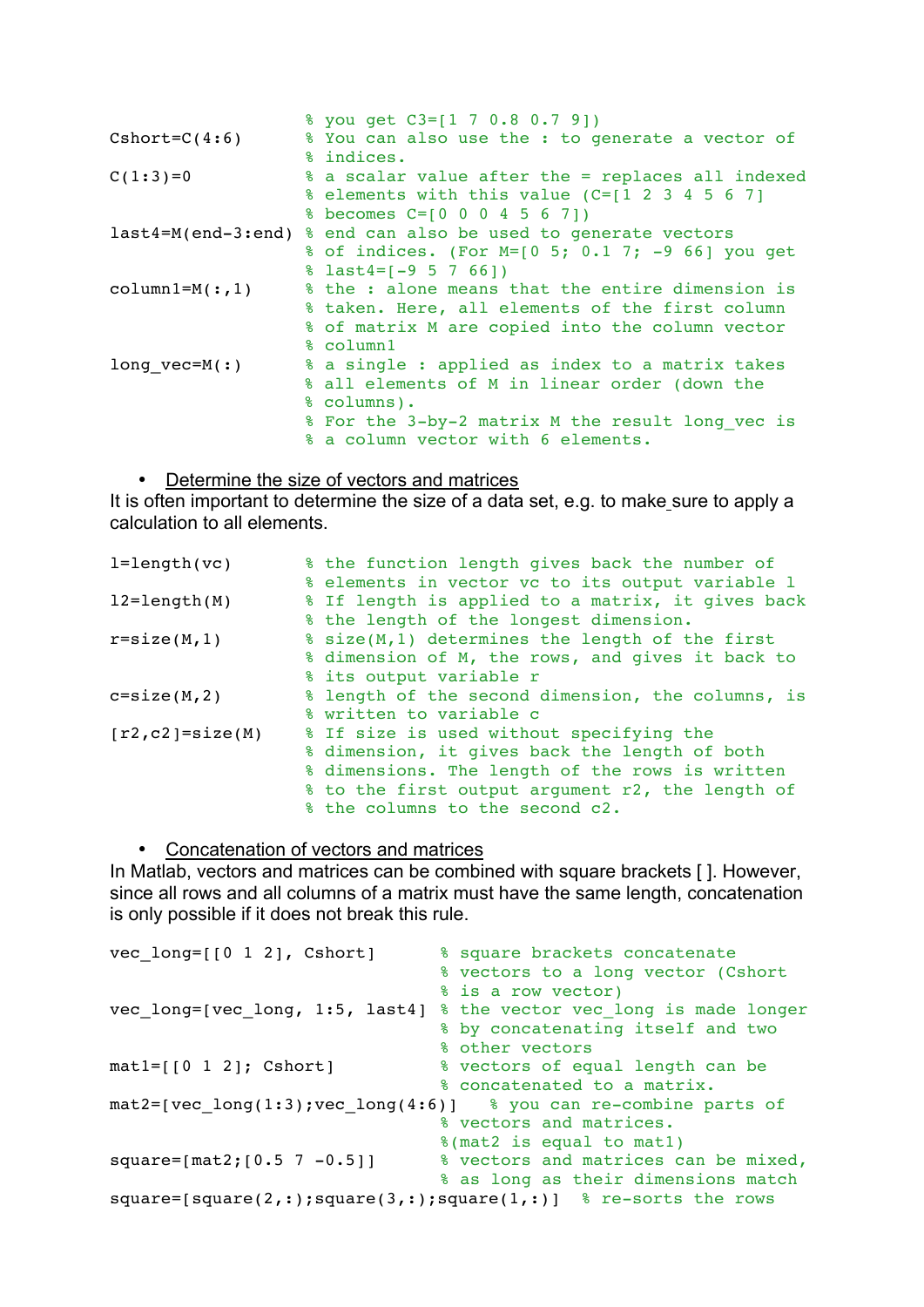## **Transposing vectors and matrices**

Transposing turns a row-vector into a column vector and vice versa. In matrices, the indices of rows and columns are interchanged. In square matrices this means that the matrix is mirrored across the diagonal.

```
C_trans=C' % transposing with ' makes a column vector 
% out of a row vector<br>C again=C trans' % ... and the other wa
                      8 ... and the other way round
square_trans=square' % transpose a square matrix
mat1=mat1' % replace e.g. a 2-by-3 matrix with a 3-by-2 
                        % matrix
```
#### • Reshaping

Reshaping – changing the dimensions of a matrix and thereby the order of the matrix elements – can be done either "by hand" by using indexing and concatenating the matrix elements in the right order (sometimes also transposing is needed) or by using the reshape command.

| $vec2 = mat2$ (:)             | % reshapes the 2-by-3 matrix mat2 to a<br>% column vector                                                                                                                                                                                                                                      |
|-------------------------------|------------------------------------------------------------------------------------------------------------------------------------------------------------------------------------------------------------------------------------------------------------------------------------------------|
| $vec2a =$ reshape(mat2,6,1)   | % produces the same column vector with<br>% reshape (the two numbers as second and<br>% third input arguments of reshape<br>% specify the number of rows and columns<br>% of the new matrix that the elements of<br>% mat2 shall be rearranged in. Their<br>% product must equal the number of |
| M new=reshape( $mat2, 3, 2$ ) | % elements of mat2)<br>% reshapes the 2-by-3 matrix mat2 into a<br>% 3-by-2 matrix M new using linear<br>% indexing (picking the elements down the<br>% columns)                                                                                                                               |
|                               | M newa=[mat2(1:2); mat2(3:4); mat2(5:6)] % also generates a $3-by-2$<br>% matrix, but elements are in<br>% a different order                                                                                                                                                                   |

# **Mathematical operations**

- General rules
	- $\circ$  Mathematical operations +, -,  $\dot{a}$ , are performed in Matlab according to the usual mathematical rules.
	- $\circ$  The order of operations is given by the mathematical rules (\* and / before - and +). If another order is desired, parentheses ( ) are used to control the order of operations.
	- o Operations can be performed to
		- **Two scalar values**
		- A scalar and a matrix (or a vector)
		- **Two matrices (or vectors) with matching dimensions**
	- $\circ$  The use of mathematical operations in Matlab is demonstrated in the script matrix mathematics.m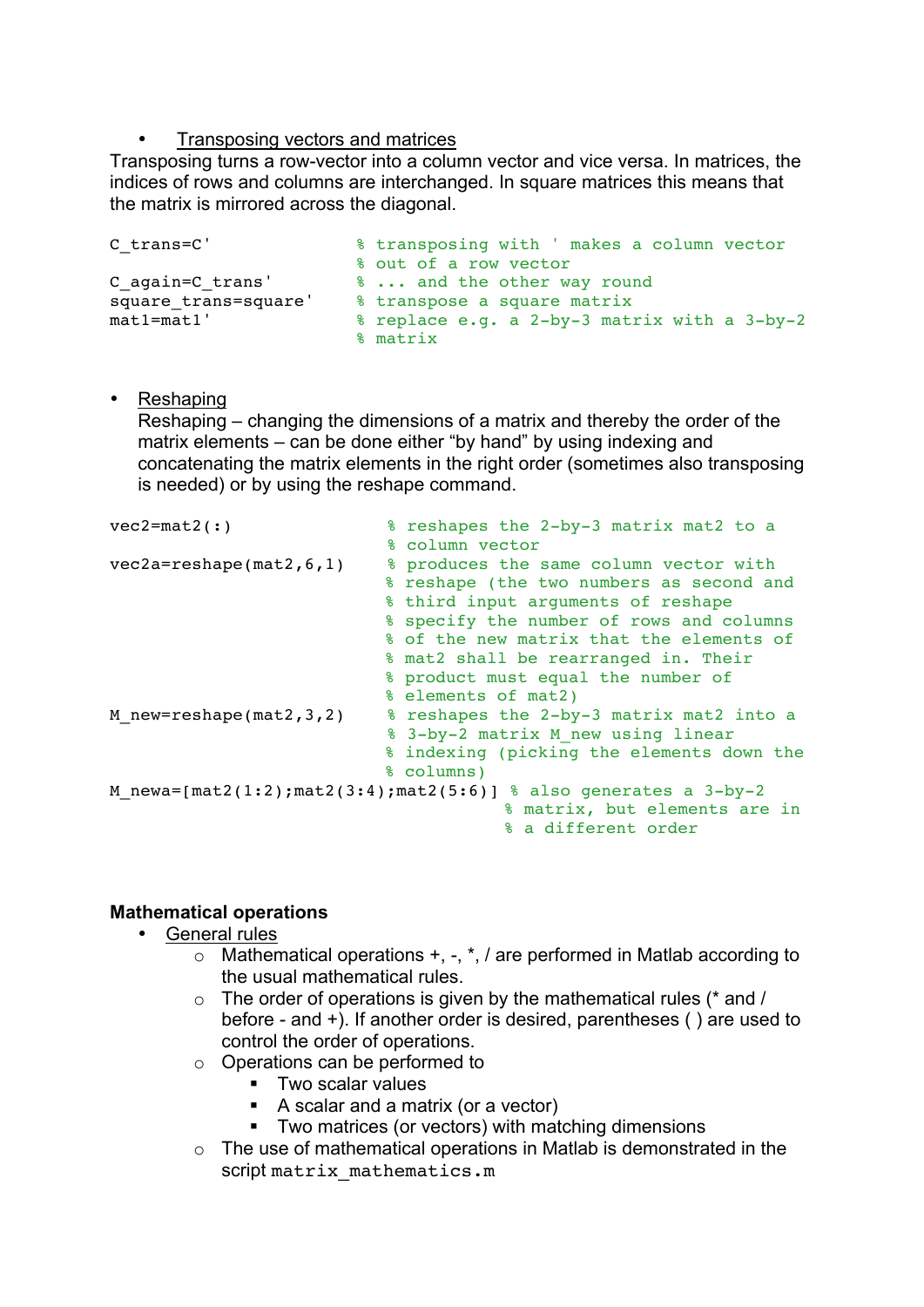- Operations combining scalars and vectors or matrices
	- o In Matlab, scalars can be multiplied, divided, added and subtracted to and from scalars, vectors and matrices. The operations are performed for each of the vector or matrix elements.
	- $\circ$  Like usual, a\*b is equal to b\*a and a+b equal to b+a. (But for and / the order is important.)

```
\circ The notation for power is x^yS1 = 4 - 7V1 = [1 \ 3 \ 0.5] + S1Sevens=7*ones(7,7)
P1=sevens^7
P2=2^{\text{v}}V1
```
- Element-by-element vector and matrix operations
	- o Mathematical operations can be applied to vectors and matrices if their dimensions match.
	- o The resulting matrix (or vector) has the same dimensions.
	- $\circ$  The operations are performed for each pair of corresponding elements.
	- o For multiplication, division and power the element-by-element calculation is obtained by specific notation: a.\*b; a./b; a.^b
	- o For element-by-element operations the same rules of commutativity apply as above.

```
V2=[7 9 0]+[10:12]
M1=sevens.*randn(7,7)
P3=[5 7] \cdot (2 -1]
```
- Matrix multiplication
	- o The mathematical definition of matrix multiplication is not the elementby-element multiplication!
	- $\circ$  C=A\*B is defined by C(i,j)= $\sum_{k=1}^{n} A(i,k)*B(k,j)$
	- $\circ$  Therefore, the number of rows in B and of columns in A must be the same.
	- $\circ$  For a I-by-n matrix A and a n-by-m matrix B the resulting matrix C has the dimensions l-by-m.
	- o Matrix multiplication is not commutative! A\*B and B\*A are different!
	- $\circ$  The same rules apply to division.
	- $\circ$  All of the following results are different:
	- $A=[5 1]*[0; 2]$

```
B=[0; 2]*[5 1]
```

```
C=[5; 1]*[0 2]
```
#### **Some build-in mathematical functions**

• Functions with one input argument and one output argument

All of these functions are applied element-wise to their input arguments, which can be scalar values, vectors or matrices. The values of the other elements do not influence the results of the calculation for a given input element.

| $d = sqrt(9)$  | % square root |  |
|----------------|---------------|--|
| $s=sin(2*pi);$ | % sine        |  |
| $c = cos(v);$  | % cosine      |  |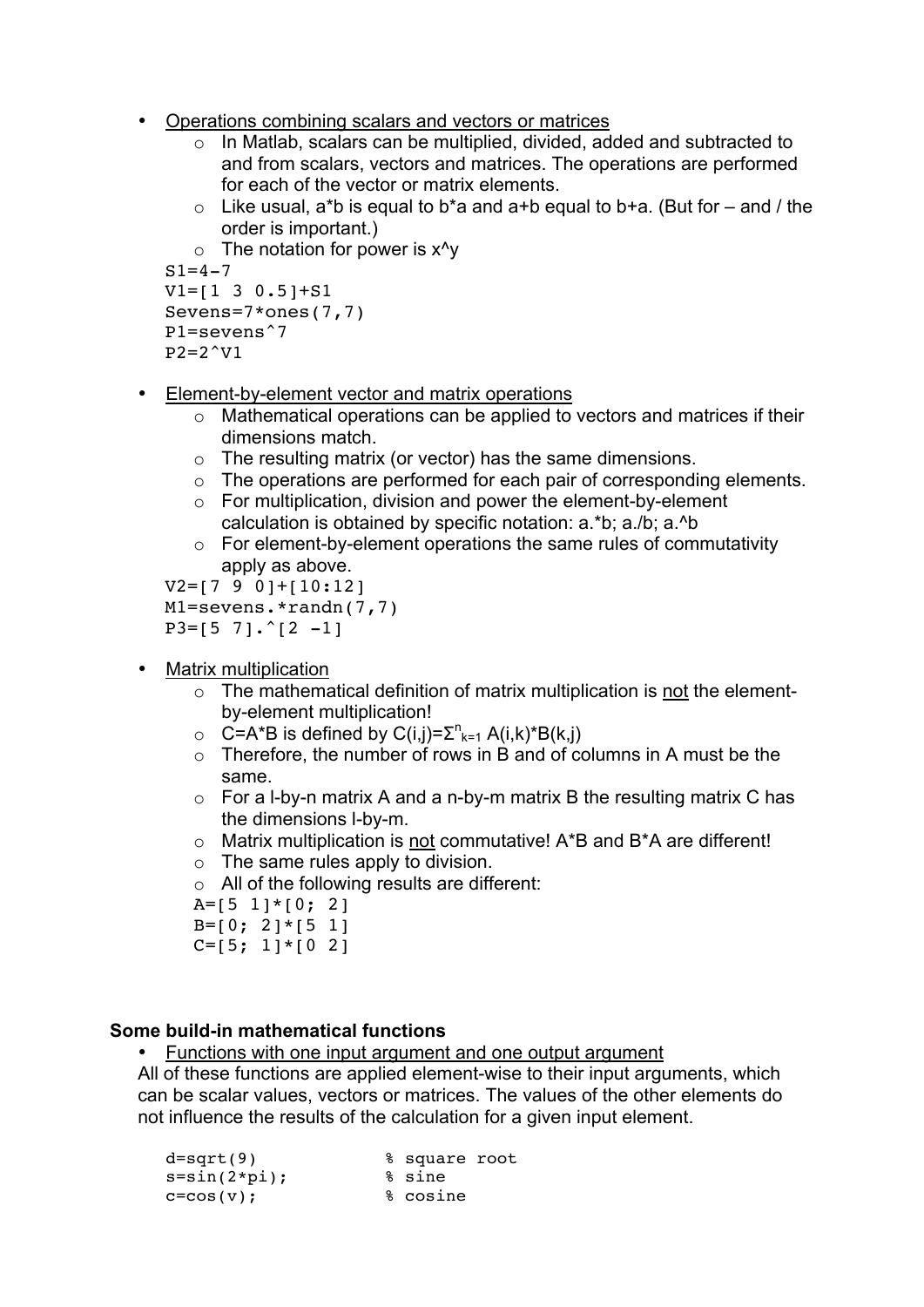| $l = log(m)$          | % natural logarithm             |
|-----------------------|---------------------------------|
| $12 = \log 2(m)$      | % base 2 logarithm              |
| $110 = log 10(m)$     | % base 10 logarithm             |
| $ex=exp(m)$           | % exponential                   |
| $r = round(7.98)$     | % round to nearest integer      |
| $c = ceil([6.9 9.7])$ | % round to next larger integer  |
| $f=floor(M)$          | % round to next smaller integer |

• Functions with two or more input arguments and one output argument These functions can be applied to scalar values, vectors or matrices. The operations are applied to corresponding values of both inputs. Therefore, the input arguments must have the same size. The mathematical operations listed here specifically require integer inputs.

| $r = rem(104, 10)$ | % remainder after integer division      |
|--------------------|-----------------------------------------|
|                    | % ("Rest") of corresponding elements of |
|                    | % both input arguments                  |
| $q = qcd(v,w)$     | % greatest common divisor of            |
|                    | % corresponding elements of v and w.    |
|                    | % v and w must contain integer values   |

#### • Functions which can have one or more input arguments

All of the following functions can be applied either with one or more input arguments. The first input argument is always the data set. If this data set is a vector, it is save to use the version with this only one input argument. The mathematical operation will be applied to the entire vector. If your data set is stored in a matrix it is safer to give the dimension to which the operation should be applied as second input argument. dim=1 means calculation along the columns, the resulting vector is a row-vector. dim=2 calculates along the rows, resulting in a column vector.

| $sl = sum(v)$          | % for vector v: sum all elements of v.<br>% for matrix v: sum elements along the<br>% columns. For a m-by-n matrix v, s1 will<br>% be a row vector with n elements. |
|------------------------|---------------------------------------------------------------------------------------------------------------------------------------------------------------------|
| $s2 = sum(M, dim)$     | % for dim=1: s2 is a row-vector with<br>% summed elements of each column.                                                                                           |
| $sall = sum(M(:))$     | % sum all elements of M                                                                                                                                             |
| $min1 = min(v)$        | % minimum value, usage like for sum                                                                                                                                 |
| $min2 = min(M, dim)$   |                                                                                                                                                                     |
| $max1 = max(v)$        | % maximum value, usage like for sum                                                                                                                                 |
| $max2 = max(M, dim)$   |                                                                                                                                                                     |
| $ml = mean(v)$         | % mean, usage like for sum                                                                                                                                          |
| $m2$ =mean(M,dim)      |                                                                                                                                                                     |
| $med1 = median(v)$     | % median, usage like for sum                                                                                                                                        |
| $med2 = median(M,dim)$ |                                                                                                                                                                     |
| $sd1=std(v)$           | % standard deviation (sum(v)/length(v))                                                                                                                             |
| $sd1a=std(v,1)$        | % the second input argument indicates two                                                                                                                           |
|                        | % options to calculate the std:                                                                                                                                     |
|                        | % 0: sum(v)/length(v) (default)                                                                                                                                     |
|                        | $\frac{1}{2}$ 1: sum(v)/(length(v)-1)                                                                                                                               |
| $sd2 = std(M, 0, dim)$ | % Since the second input argument is used                                                                                                                           |
|                        | % for the two options, the dimension is                                                                                                                             |
|                        | % given by the third argument.                                                                                                                                      |
| $v1 = var(v)$          | % variance, usage like for std                                                                                                                                      |
| $v2 = var(M, 0, dim)$  |                                                                                                                                                                     |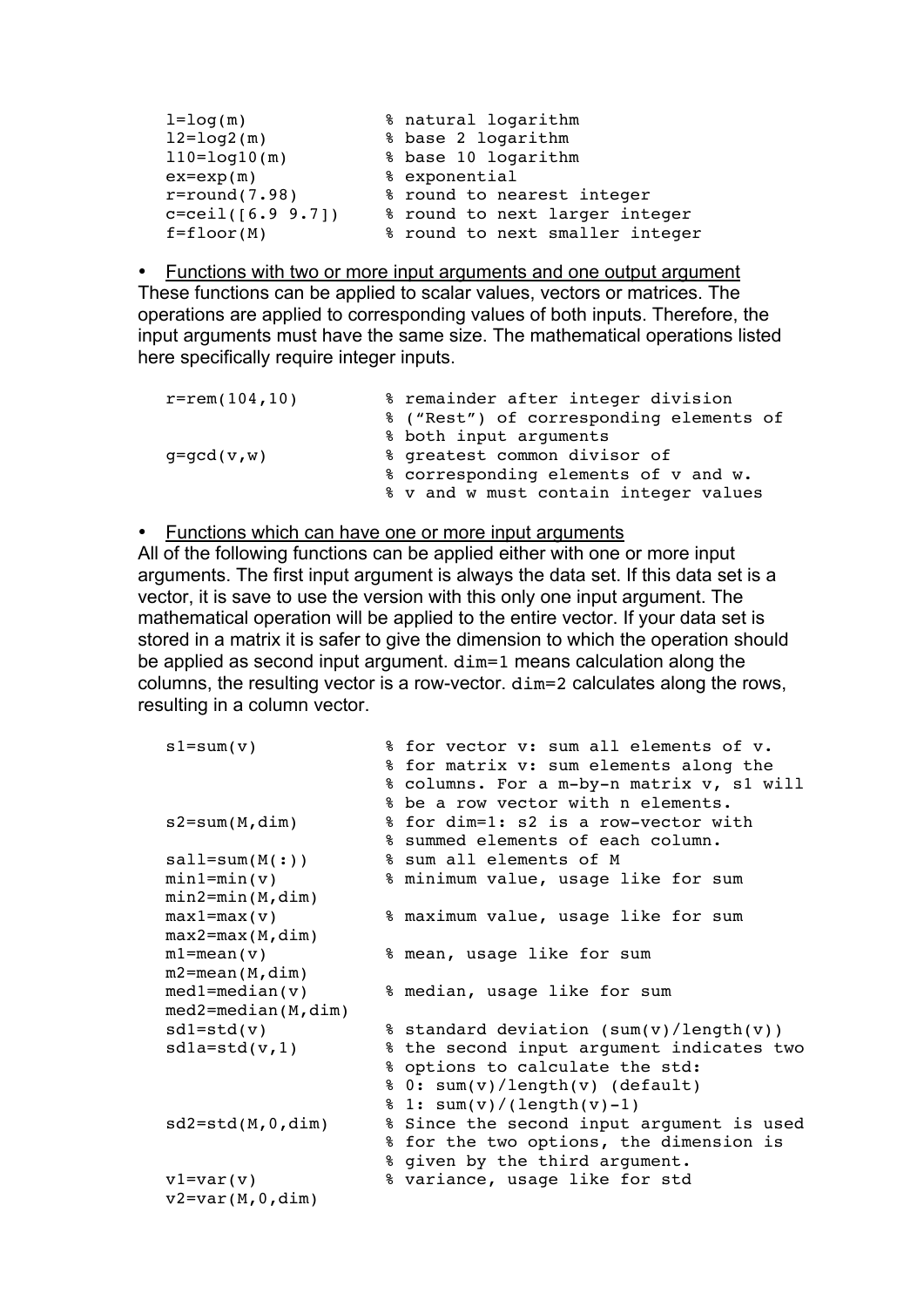## **Saving and loading Matlab data**

- Saving data
	- $\circ$  In Matlab, data is saved as variables with name and content in a file
	- o Matlab data files have the ending .mat
	- o Commands:

| save myfile.mat  | % saves all variables of the current      |  |
|------------------|-------------------------------------------|--|
|                  | % workspace to a file called myfile.mat   |  |
| save myfile      | % saves all variables of the current      |  |
|                  | % workspace to a file called myfile.mat   |  |
|                  | % Matlab automatically generates the      |  |
|                  | % ending .mat for a data file             |  |
| save afile a     | % saves only variable a to file afile.mat |  |
| save bfile a b c | % saves variables a, b, c to bfile.mat    |  |
|                  | % all other variables contained in the    |  |
|                  | % workspace will not be saved.            |  |

- Loading data
	- o When you load a Matlab data file with ending .mat the variables saved to this file will be included into the current workspace.
	- $\circ$  If a saved variable has the same name as a variable that is already contained in the workspace, the value of this variable will be overwritten with the saved value without warning!
	- o Commands:

| load myfile.mat  | % loads all variables saved in the file  |
|------------------|------------------------------------------|
|                  | % called myfile.mat to the current       |
|                  | % workspace                              |
| load myfile      | % loads all variables saved in the file  |
|                  | % called myfile.mat to the current       |
|                  | % workspace. Matlab automatically adds   |
|                  | % the ending .mat                        |
| load afile a     | % loads only variable a from file        |
|                  | % afile.mat into the workspace           |
| save bfile a b c | % loads variables a, b, c from bfile.mat |
|                  | % into the workspace.                    |

• Changing directories

- $\circ$  To change the current directory, you can interactively use the current directory window or bar
- $\circ$  Or you can use the following commands:<br>cd subdirname  $\frac{2}{3}$  makes the sub-di % makes the sub-directory subdirname the % current directory cd ..  $\bullet$  **makes the next higher directory the** % current directory load ../dir2/file27.mat % loads file27.mat from sub-directory % dir2 of the next higher directory

#### **Basic graphics:**

Plotting data is very simple in Matlab, you just have to click on the variable name in the workspace window and choose "plot" from the context menu. However, for automation and reproducibility of figures you should use command-based plotting. Matlab automatically scales the axes to minimum and maximum values. Please refer to the Matlab help for graphic options.

We will discuss more graphics options in January in the course.

• Graphical display of data plot  $(v)$ % line-graph, plotting the values in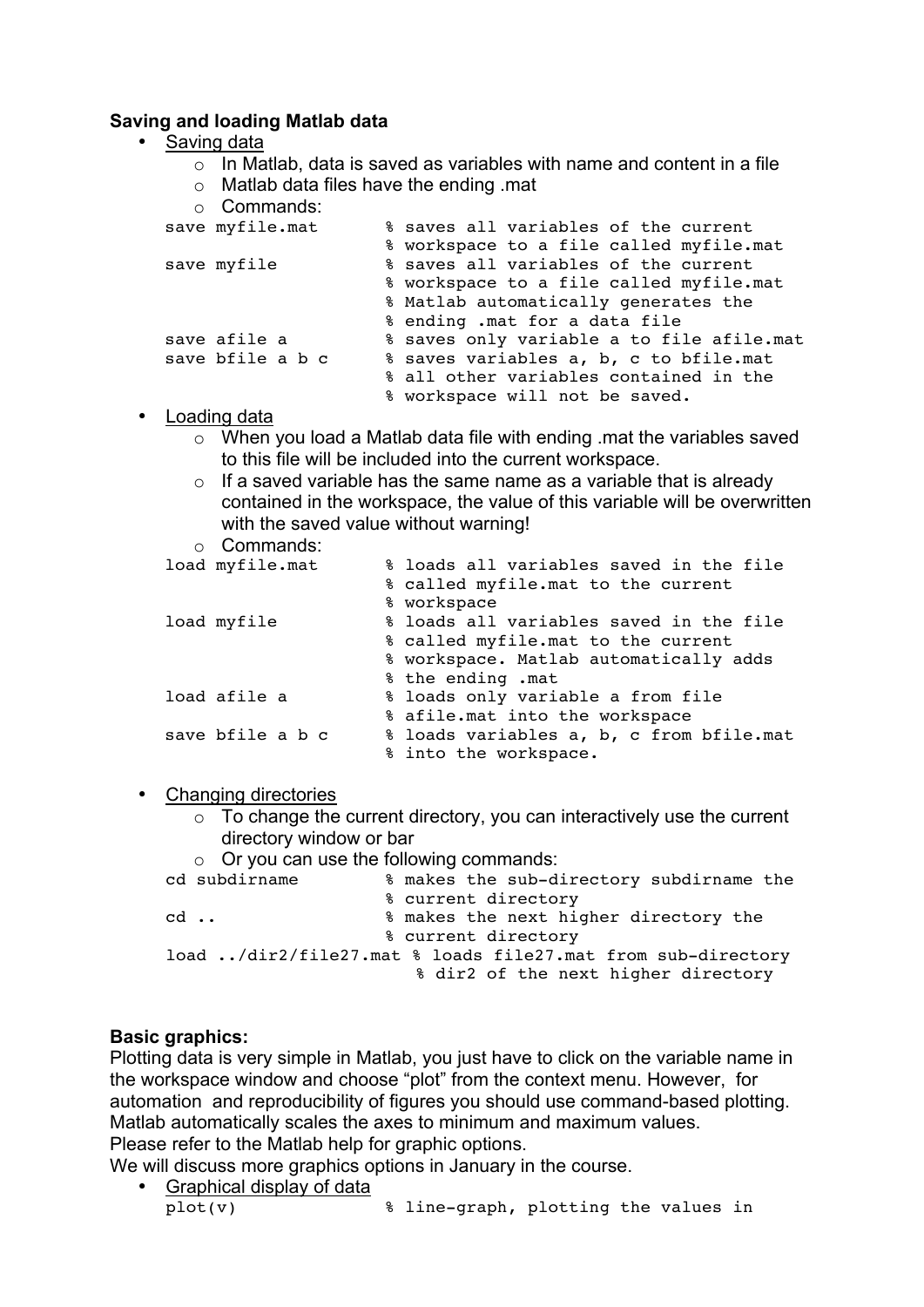|           | plot(M)                   | % vector v against their index.<br>% When plot is applied to a Matrix, each<br>% column is plotted against its index.<br>% All lines are plotted in one graph.  |
|-----------|---------------------------|-----------------------------------------------------------------------------------------------------------------------------------------------------------------|
|           | plot(x, y)                | % plots vector y against vector x. x and<br>% y must have the same length.                                                                                      |
|           | plot(x, M)                | % plots each column of M against vector<br>% x in one graph. The length of x must be<br>% equal to the number of rows in M.                                     |
|           | plot(x1,y1,x2,y2)         | % plots y1 against x1 and y2 against x2 in<br>% one graph. Pairs x1 / y1 and x2 / y2<br>% must have the same length, x1 and x2<br>% can have different lengths. |
|           | plot(x, y, 'ro:')         | % plotting style can be determined by<br>% combinations of symbols. In this case a<br>% red dotted line with data points marked<br>% by circles will be used.   |
|           | imagesc(M)                | % shows the values contained in a two-<br>% dimensional matrix color coded in a<br>% two-dimensional figure.                                                    |
| $\bullet$ | <b>Figure Windows</b>     |                                                                                                                                                                 |
|           | figure                    | % opens a new figure window. The windows<br>% are labeled with consecutive numbers.                                                                             |
|           | figure $(3)$              | % opens a figure window with number 3.                                                                                                                          |
|           | close(2)                  | % closes the figure window number 2.                                                                                                                            |
|           | close all                 | % closes all figure windows.                                                                                                                                    |
|           | c1f                       | % clears the current figure window. (The                                                                                                                        |
|           |                           | % figure window that was opened or                                                                                                                              |
|           |                           | % clicked on last). The window stays                                                                                                                            |
|           | subplot(m,n,p)            | % open, only the graph is erased.<br>% opens a figure window with m*n sub-                                                                                      |
|           |                           | % figures, arranged in m rows and n                                                                                                                             |
|           |                           | % columns, and makes sub-figure p active.                                                                                                                       |
|           |                           | % The next plot command will plot into                                                                                                                          |
|           |                           | % the active sub-figure.                                                                                                                                        |
|           |                           | % sub-figures are counted along the rows,<br>% in contrast to linear matrix                                                                                     |
|           |                           | $%$ indexing(!) E.g. subplot(3,2,3) will                                                                                                                        |
|           |                           | open a figure window with 6 sub-figures                                                                                                                         |
|           |                           | arranged in 3 rows and 2 columns and make<br>the left figure in the second row active.                                                                          |
|           | <b>Text in Graphics</b>   |                                                                                                                                                                 |
|           | title('my first plot')    | % title of figure window                                                                                                                                        |
|           | legend('datal', 'data 2') | % legend for each of two lines                                                                                                                                  |
|           |                           | % (or the first two plotted lines if                                                                                                                            |
|           |                           | % the current figure contains more),<br>% displayed in a box                                                                                                    |
|           | xlabel('time')            | % labels the x-axis                                                                                                                                             |

#### • Interactive editing of graphics Graphics can be edited interactively. Try to double-click on the axes or the graph and you will get a menu to optimize the appearance of your graphics.

ylabel('mV') % labels the y-axis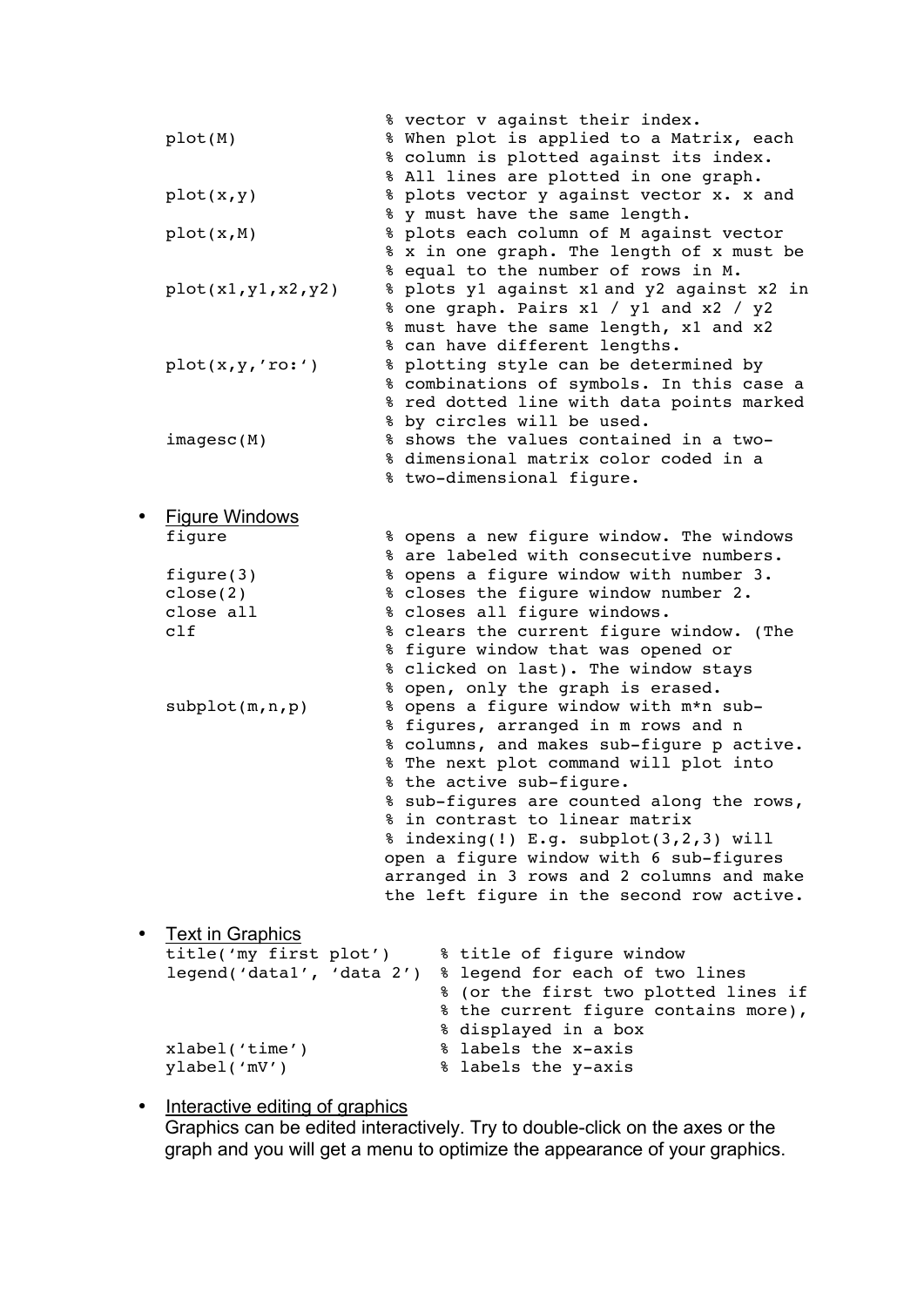Try to zoom into the figure and to get back to the original figure by double click on the curve. Later in the course I will show you to achieve the same effects reproducibly with commands.

- Saving and loading graphics
	- $\circ$  You can save Matlab graphics by using >File > Save as in the menu.
	- o Matlab saves figure files with the ending .fig in a format that can only be read and edited by Matlab. (Even though figures from other programs are often also called .fig)
	- o Matlab figures can be opened by clicking >File >Open in the menu or by double clicking a .fig file name in the current directory window.
	- o Saved Matlab figures contain all the data used to generate the original figure, not only the visible part of it. Try to create a plot, zoom into this plot and save the figure. Then close the figure window, clear the variable from which you created the plot and load the Matlab figure. Try to zoom out.
	- $\circ$  If you want to use Matlab graphics with other programs, you need to save them in a different format. This is also done with >File > Save, but you need to choose a different format and change the ending of your save file accordingly. Try out to save a Matlab figure and import it into word.

## **Scripts:**

- **Definition** 
	- o Matlab scripts are programs. They usually consist of several commands that are processed sequentially by Matlab.
	- o When Matlab processes a script, the processing and all results are the same as if the commands were typed into the command window.
	- $\circ$  The only difference is that you need to type only the name of the program instead all of the commands.
	- o And a second advantage is that you can read your script later and recall how you generated your results
- Name
	- $\circ$  The program is saved under a name that ends with  $\cdot$ m
	- $\circ$  For the choice of program names the same rules apply as for the choice of variable names.
- **Comments** 
	- $\circ$  When a % is included into a matlab program, the rest of the line will be considered as a comment and not evaluated by Matlab (and appear green in the Matlab editor)
	- $\circ$  To write a block of comments you can use  $\frac{1}{2}$  comment text  $\frac{1}{2}$ instead of starting each separate line with  $\epsilon$ .
	- $\circ$  Comments in the beginning of a Matlab file (before the first command) are used as help text. Please note that the block of commented lines used as help text ends if a line is not marked as comment.
	- $\circ$  It is good style to write a help text for each Matlab program, explaining its function, inputs and outputs!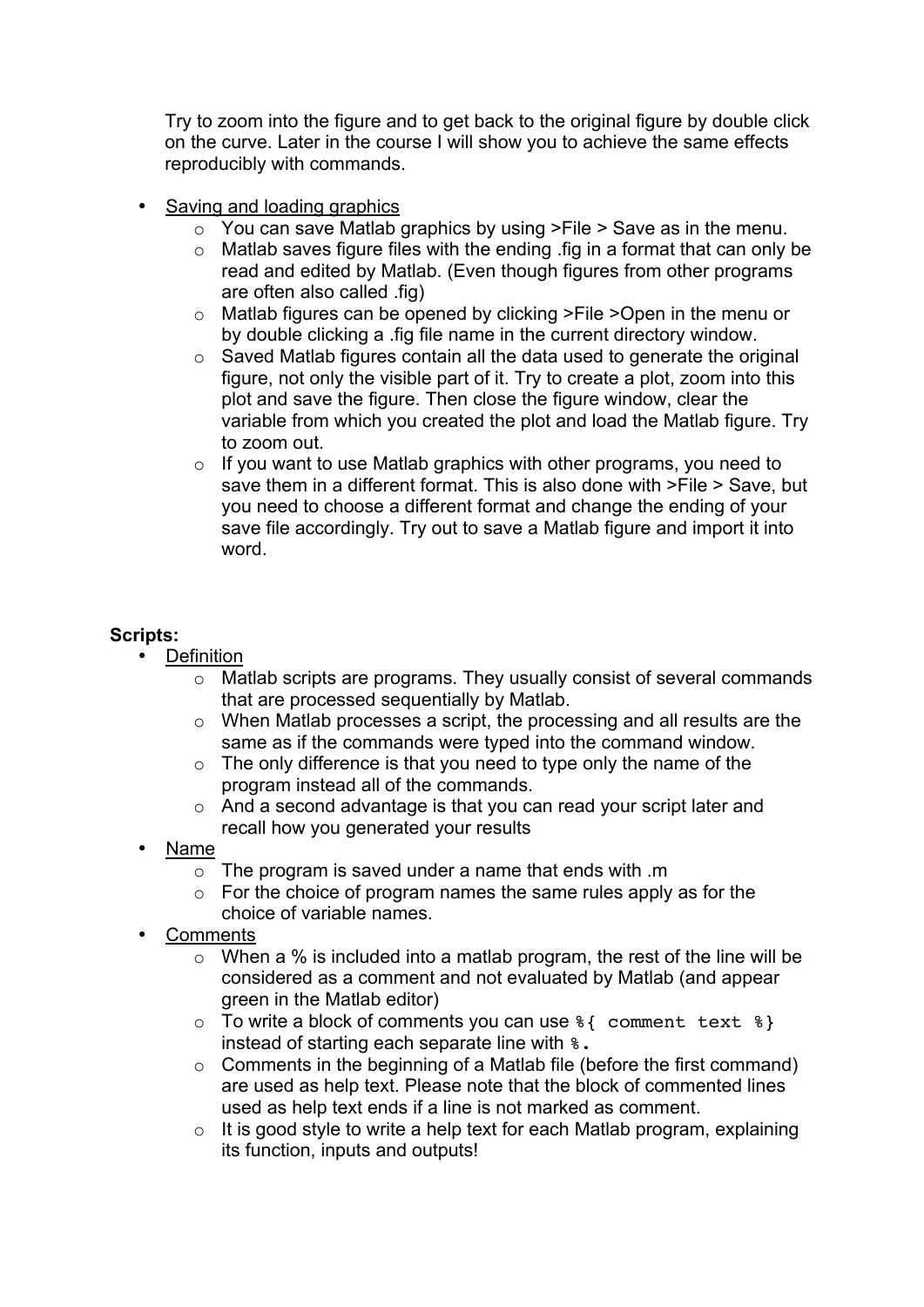o You can structure your Matlab programs in so called "cells" by using comment lines starting with %% name of the next block to define a new block of commands.

# **Homework**

# **1. Getting familiar with the Matlab environment**

- a. Locate all Matlab windows described above on your computer. Open help window, editor etc.
- b. Define a variable  $z=7$  and look at the reactions in the different Matlab windows. Define a second variable with  $x=10$ ; Which of the reactions are different?
- c. Calculate  $y=x+z$  and look at the windows. Repeat the calculation with just typing x+z What happens?
- d. Define two matrices:  $M1 = [1 \ 1 \ 1; \ 5 \ 6 \ 7]$  and  $M2 = [0 \ -1; \ -2 \ 0.5;$ 0.1 1] Copy the value of the element in the second row and first column of M1 into a new variable. Which index pair belong to the value 0.1 in M2? Which linear index belongs to this value?
- e. Generate a vector s that runs from -10 to 10 in steps of 0.1. Look at it by plotting it.
- f. Determine the size of s.
- g. Take a look at the context menu of the variables listed in the workspace window.
- h. Generate a vector that applies the square root to each element of s
- i. Separate the first 10 elements of s into a new variable f and the last 5 elements into a variable l.
- j. Define some vectors of your choice, e.g.  $v1 = [1 \ 2 \ 7 \ 0.5]$ ,  $v2 = randn(1, 6)$  and some matrices, e.g.  $m1 = [0 \ 1; 1 \ 0],$  $m2 =$  zeros(4,6). Look at these variables with the array editor.
- k. Apply some mathematical operations and some of the functions listed above to your variables. Which of them work for vectors and which for matrices? For which of them is the order of application important (e.g. is M\*N equal to N\*M if N and M are scalar values / vectors / Matrices?)
- l. What happens if you transpose your variables and apply the operations again?
- m. Save all variables of your workspace to a Matlab data file. Clear all variables and load the file. Make sure that all variables are back again. Also try to save only one variable, clear and load it back in.
- n. Find some operations that produce Inf or NaN as output.
- o. Try to make some errors. Which error messages do you get? When do you get warnings?

# **2. Scripts**

- a. Generate a directory for your Matlab programs and change into this directory for working.
- b. Write a script that simulates tossing 5 dices. (Toss the dices only once without anything like putting dices back or having unfair dices – but if you are eager to program Kniffel, you will have learned everything you need to know by day 3.)
- c. Write a script that generates a 2-by-3 matrix and reshape this matrix into a 3-by-2 matrix first by using the reshape command and than by using a